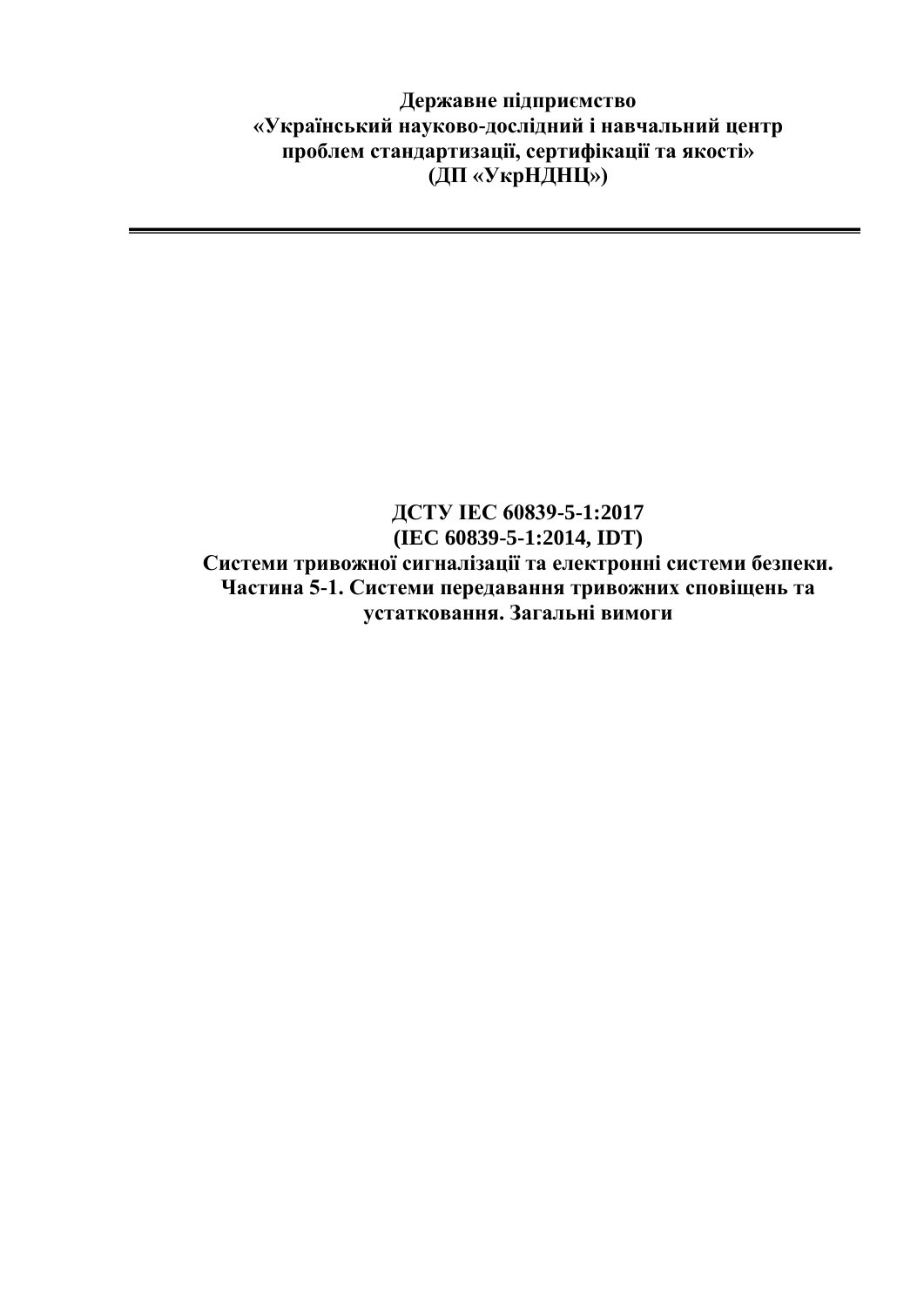IEC 60839-5-1:2014 Alarm and electronic security systems — Part 5-1: Alarm transmission systems — General requirements

Прийнято як національний стандарт методом підтвердження за позначенням ДСТУ IEC 60839-5-1:2017 Системи тривожної сигналізації та електронні системи безпеки. Частина 5-1. Системи передавання тривожних сповіщень та устатковання. Загальні вимоги

Наказ від 13.12.2017 № 413

Чинний від 15 грудня 2017 року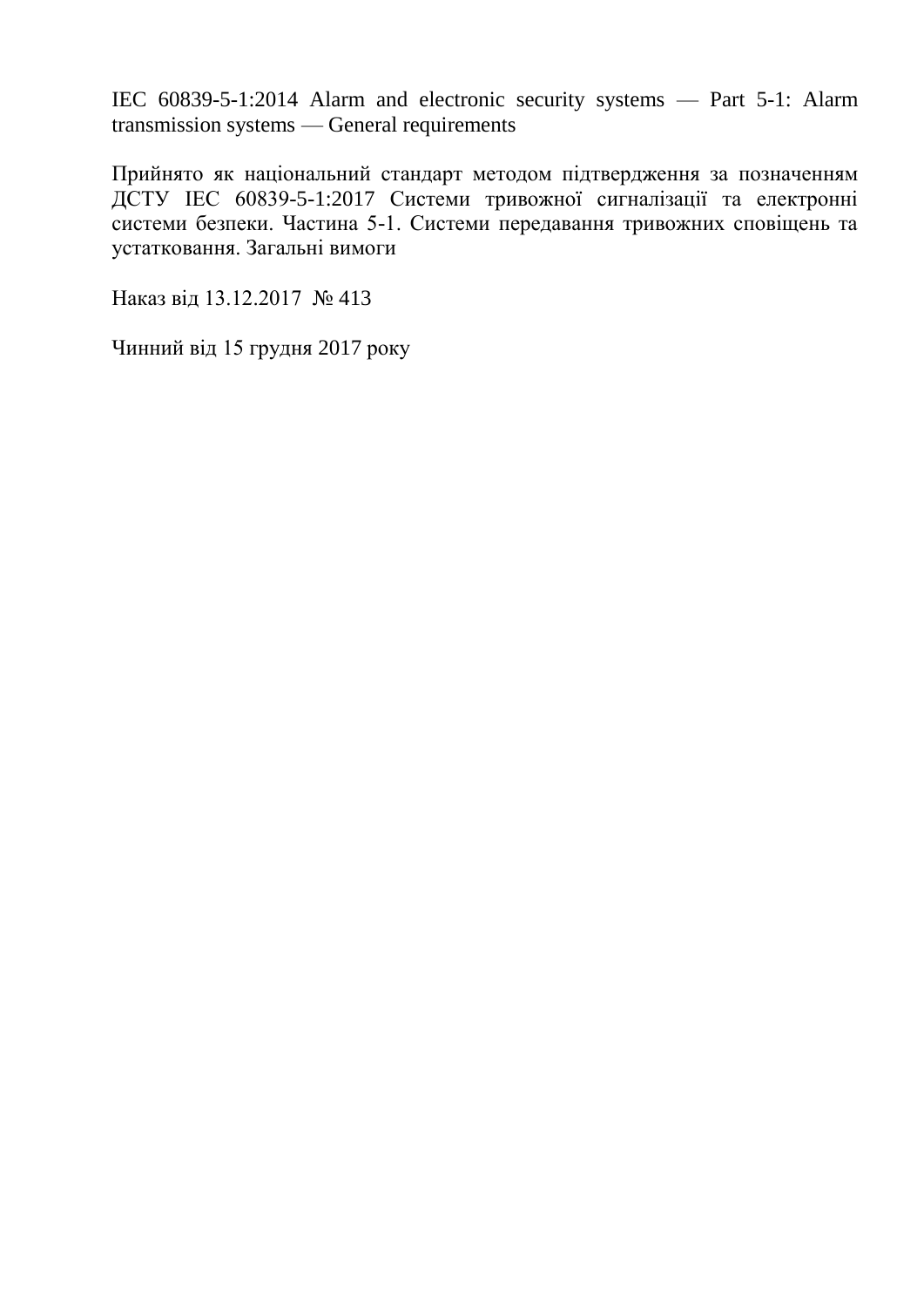## **CONTENTS**

FOREWORD

## INTRODUCTION

1 Scope

- 2 Normative references
- 3 Terms, definitions and abbreviations
- 3.1 Terms and definitions
- 3.2 Abbreviations
- 4 General
- 5 General requirements
- 5.1 ATS configuration
- 5.2 ATS categories
- 5.3 Applicable network standards
- 6 System requirements
- 6.1 General
- 6.2 Transmission link requirements
- 6.3 Performance
- 6.4 Securing of messages in the alarm transmission system
- 6.5 Alarm transmission acknowledgement
- 6.6 ATS generated alarms
- 6.7 Availability
- 6.8 Security
- 7 Verification of performance
- 7.1 General
- 7.2 Performance verification of an ATS
- 7.3 ATSN performance
- 7.4 Transmission time
- 7.5 Verification interval
- 7.6 Availability
- 8 Documentation
- Annex A (informative) ATS configurations examples
- Annex B (informative) Availability examples
- Annex C (informative) Verification of performance
- Annex D (normative) Classes for category C
- Bibliography

## **SCOPE**

This part of IEC 60839 specifies the requirements for the performance, reliability, resilience and security of alarm transmission systems and ensures their suitability for use with different types of alarm systems and annunciation equipment.